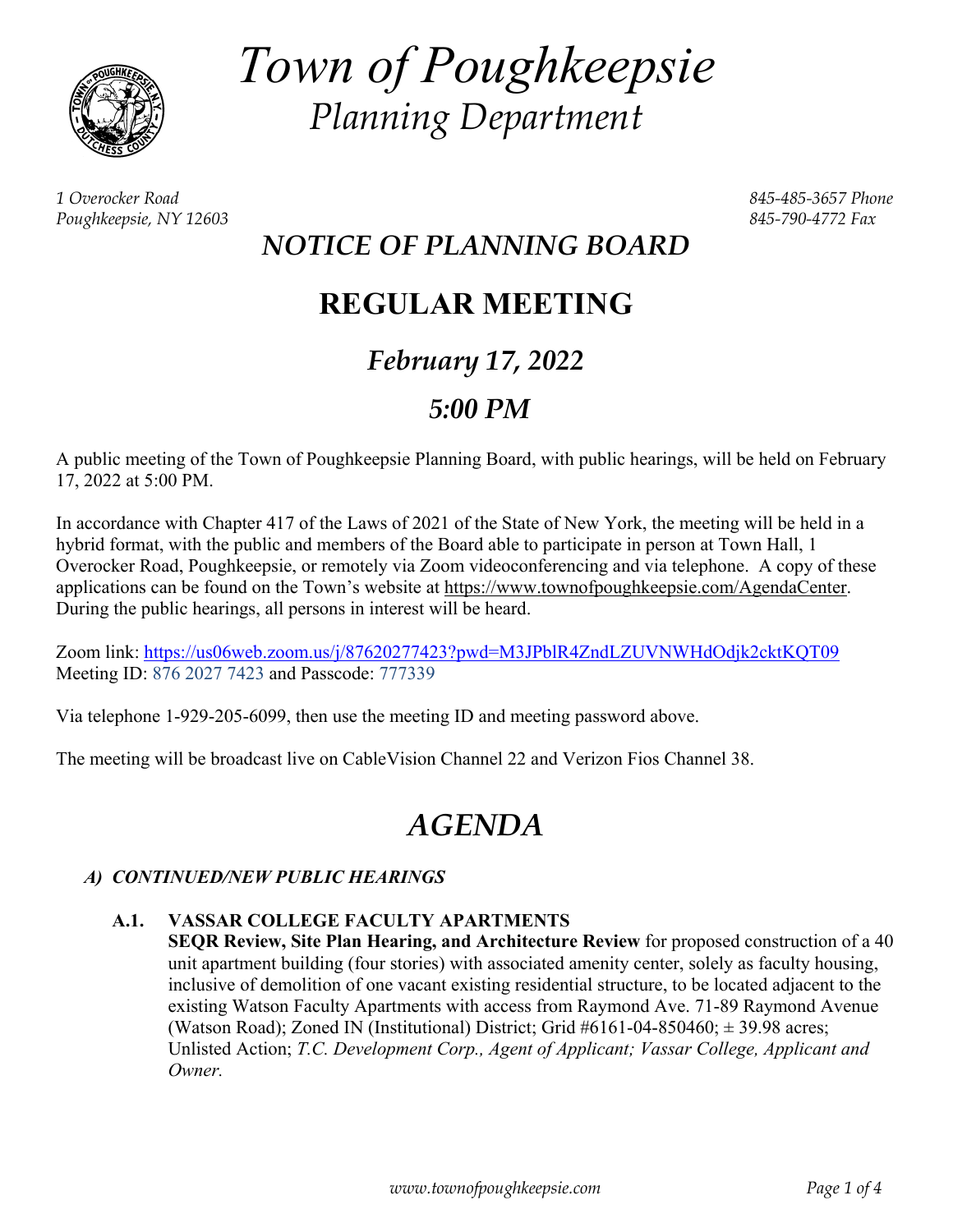**A.2. HUDSON HERITAGE – AMENDED PHASE 1 SITE PLAN AND SUBDIVISION SEQR and Development Master Plan Consistency Review, Amended Site Plan and Preliminary Major Subdivision Hearing** for proposed amendments per ongoing field changes and revised tenant preferences/needs. No increase in building square footage is proposed. Lot 17 is to be subdivided from Lot 4. 3532 North Road (U.S. Route 9) and Winslow Gate Road; Zoned HRDD (Historic Revitalization Development District);  $\pm$  156 acres; Grid # 6163-03-011149, 6163-03-016059, 6163-03-027019, 6163-04-960057, 6163-04-946011, and 6163-04-967013; Planning Board SEQR Findings and Modified Development Master Plan approved 06/04/2019; *EFG/Saber Heritage SC, LLC Applicant and Owner.* 

#### **A.3. EASTDALE VILLAGE 17TH SITE PLAN AMENDMENT**

**SEQRA Review, Amended Site Plan Hearing, Lot Line Revision and Architectural Review**  for proposed amendments to the Eastdale Village project. The amendments consist of an enlarged Building F revised from a bank to ambulatory surgery center, reduced size Building O2 of mixed residential over commercial use, other building size and use adjustments, stormwater and parking modifications, and a Lot Line Revision between Ortega Lot and Lot 9W to accommodate modified buildings; no changes in total bedrooms, dwelling units, or commercial square footage for the site are proposed. Eastdale Avenue North, Otto Way, Hillside Drive, Town Center Drive, Eastdale Avenue South, Parkside Drive and Founders Way; and at 900, 902, 904 and 949 Dutchess Turnpike and 15 Victory Lane; Zoned MHC (MacDonnell Heights Center); Grid #s 6262-04-715370; -739356; -746361; -696343; -724392; -758382; -768412; - 777377; -769391; -743328; -742330; -750324; -726341; -713324; -740312; -738315; -732317; - 776348; -803278; -814309; -777320; -783300; -753293; -771284; -726314; -722318; -828251; + 63.461 acres; *MHTC Development, LLC, Applicant; and MHTC Development, LLC, Eastdale Residential I, LLC, Eastdale Residential II, LLC, Eastdale Residential III, LLC, 27 Eastdale, LLC, 31-35 Eastdale Avenue, LLC, 39 Eastdale Avenue, LLC, 43 Eastdale Avenue, LLC, 45 Eastdale, LLC, Premier Eastdale, LLC, Rossi Eastdale, LLC, 5 Eastdale Avenue, LLC, 13 Eastdale Avenue, LLC, 34 Eastdale Avenue, LLC, 36 Eastdale Avenue, LLC, 38 Eastdale Avenue, LLC, and Eastdale Avenue North Cottages, LLC, Owners.* 

### **A.4. 8 TUCKER DRIVE**

**SEQRA Review, Recommendation to the Town Board for a Zoning District Change, Site Plan Review, and Aquatic Resources Protection Permit Review** for a proposed zoning district change from B-SC to I-L in order to construct a contractor's yard used for storing contractor's materials and equipment. File Lot #8 – Tucker Drive; B-SC (Shopping Center Business) Zoning District; ±11.51 acres; Grid # 6262-03-194055; Unlisted Action; *Lepore Real Estate Holdings, LLC, Applicant and 8 Tucker Drive, LLC (Owner).* 

### **A.5. 900 DUTCHESS TURNPIKE – AP PACKAGING**

**Amended Site Plan Public Hearing** for a discussion and proposed amendment of a Site Plan approved  $4/15/21$  for reuse of a portion of a  $353,000+\prime$ -SF building for manufacturing space for AP Packaging Headquarters. Proposed amendments include adding four silos for storage of resin, adding a chiller and pad, modifying an elevated crosswalk, removing speed humps, and removing a dumpster enclosure. 900 Dutchess Turnpike; Zoned I-H (Heavy Industrial) District; Grid #6262-04-830160; ± 58.3 acres; Type II Action; *AP Packaging c/o KARC Planning Consultants, Inc. (Applicant), AP Packaging Corp. (Owner).*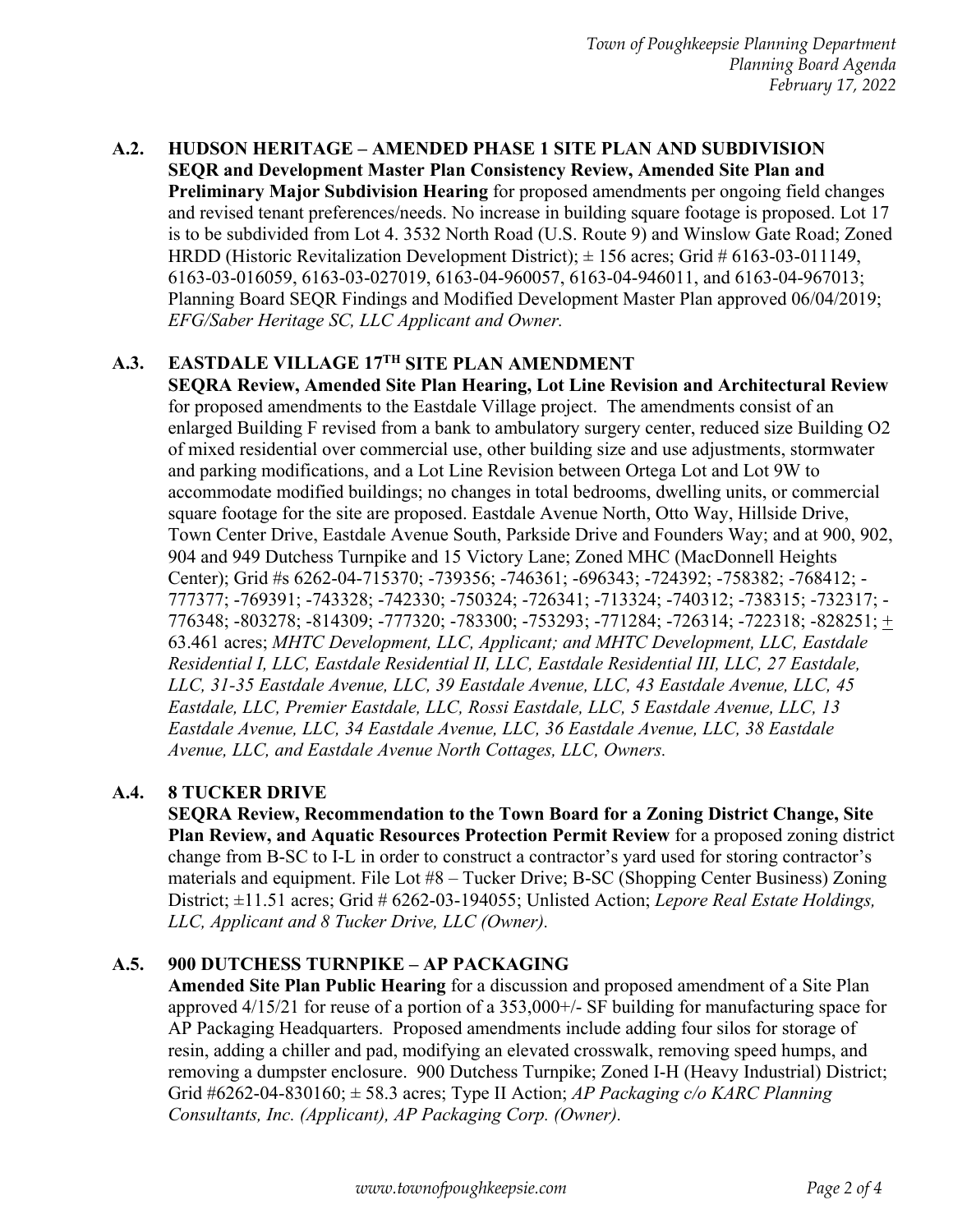# **A.6. VERIZON WIRELESS MICRO COMMUNICATIONS FACILITY**

**SEQRA Review, Site Plan Review, and Architectural Review** for the proposed installation and operation of a small cell facility. The facility includes the installation of an antenna on the roof of an existing building. 9-11 Raymond Avenue; Zoned ATC (Arlington Town Center);  $\pm$ 1.93 acres; Grid # 6161-08-770792; Unlisted Action; *Verizon Wireless of the East LP d/b/a Verizon Wireless (Applicant) and 9-11 Raymond Avenue, LLC (Owner).*

# **A.7. 511 HAIGHT AVENUE**

**SEQRA Review and Site Plan Review** for the proposed demolition of an existing hot tub and existing shed in order to construct five (5) new parking spaces at the rear of the existing building. Site changes also include the construction of two (2) accessible parking spaces on the west side of the existing building. 511 Haight Avenue; Arlington Town Center (ATC) Zoning District; ±0.16 acres; Grid # 6161-08-833780; Unlisted Action; *Diane and Stephen Morgan, Applicants and Owners.*

### **A.8. ARLINGTON FARMS – MALABAR REALTY LLC**

**SEQR Review, Special Use Permit, Site Plan and Architectural Review** for proposed demolition of the existing structures on the site and the construction of a one-story gas stationconvenience store (3,400 SF), gas canopy with eight gasoline filling positions, and other site improvements. 798-802 Dutchess Turnpike; Zoned B-H (Highway-Business) District; 0.81 +/ acre; Grid #s 6262-04-571014; SEQRA Negative Declaration adopted February 19, 2015, conditional Site Plan approval granted December 17, 2015 (expired); *Malabar Realty, LLC, Owner. TO BE ADJOURNED* 

### **A.9. STEWART'S SHOPS – 2245 SOUTH ROAD**

**Special Use Permit Review and Site Plan Review** for the construction of a new 3,696 square foot Stewart's Shop and a 2,440 square foot self-service gasoline canopy and fueling area. 2245 South Road; Zoned BH (Highway Business);  $\pm 0.949$  acres; Grid # 6159-01-249880; Unlisted Action; *Stewart's Ice Cream, Co., Inc., Owner. TO BE ADJOURNED* 

## *B) MOTION TO ALLOW PUBLIC COMMENT ON REMAINING AGENDA ITEMS Comments limited to three (3) minutes.*

# *C) PLAN REVIEWS*

#### **C.1. 4 BOWER ROAD – MINOR SUBDIVISION SEQRA Review and Preliminary Subdivision Review (Minor)** for the proposed subdivision of one lot into two (2) lots. Two lots to be served by public water and private sewer. 4 Bower Road; R-4A (Residence, Single-Family 4 Acre) Zoning District; ±57.1 acres; Grid # 6263-04- 925009; Unlisted Action; *Sean Gottschalk (Applicant) and Douglas Nieters (Owner).*